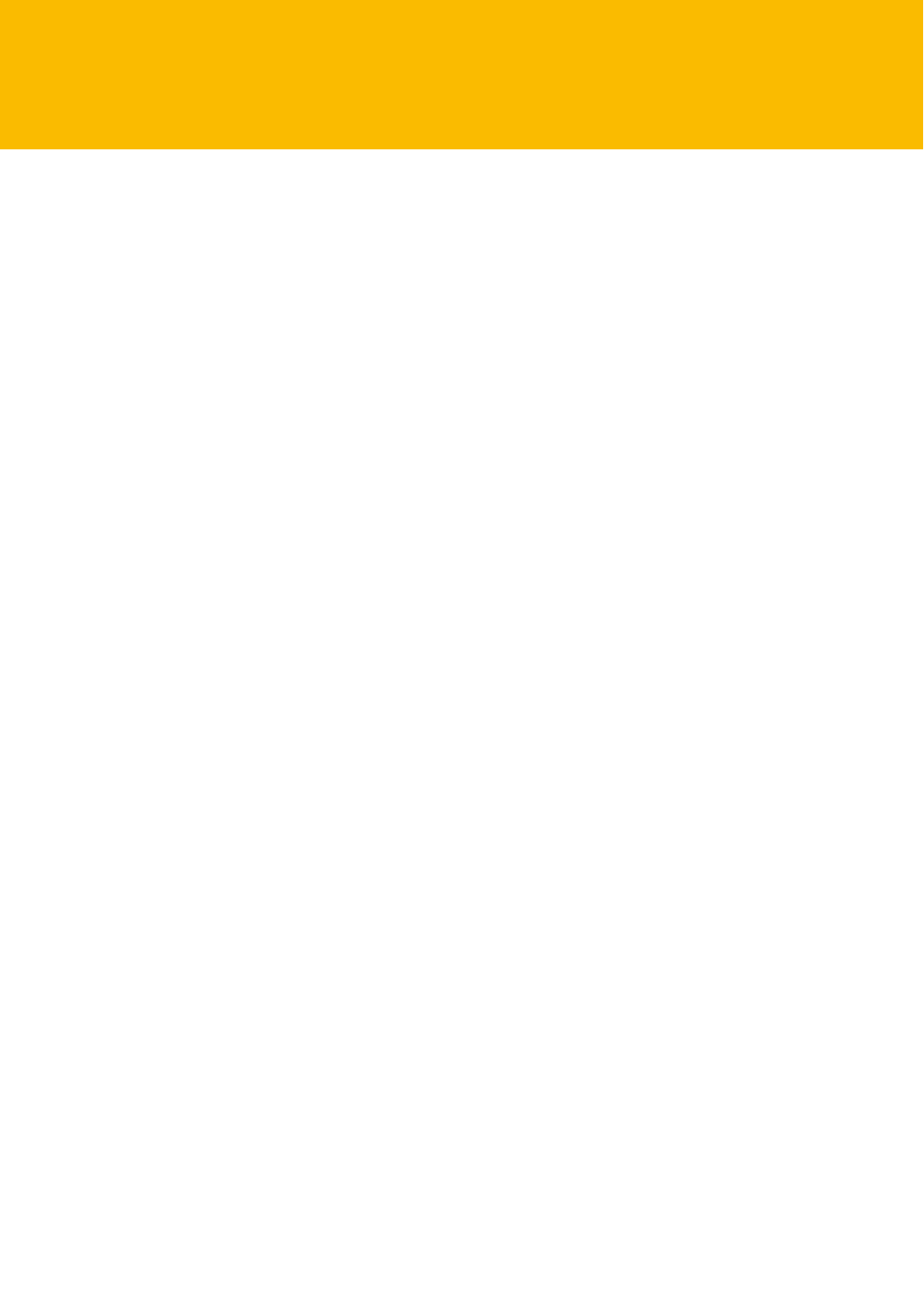## **ARAG - Summary of Policy Limits**

|                | Cover                                                                                                                            | Prestige                                                     |                                                         | Essential          |
|----------------|----------------------------------------------------------------------------------------------------------------------------------|--------------------------------------------------------------|---------------------------------------------------------|--------------------|
|                | <b>Territorial limits</b>                                                                                                        | European Union, Gibraltar<br>& Morocco                       |                                                         | Spain Only         |
| <b>Section</b> | <b>Personal Guarantees</b>                                                                                                       | <b>Spain</b>                                                 | E.U                                                     | <b>Spain only</b>  |
| 5.1            | Medical and Health Assistance                                                                                                    | 600                                                          | 3600                                                    | 600                |
| 5.2            | Medical Transfer or repatriation of injured or ill<br>persons                                                                    | 600                                                          | 3600                                                    | 600                |
| 5.3            | Repatriation of companions                                                                                                       | 600                                                          | 3600                                                    | 600                |
| 5.4            | Repatriation of minors or disabled persons                                                                                       | 600                                                          | 3600                                                    | 600                |
| 5.5            | Visit by a family member or companion in case of<br>hospitalisation                                                              | Unlimited                                                    | 72 € /day<br>max 10 days                                | <b>NOT COVERED</b> |
| 5.6            | Convalescence at a hotel                                                                                                         | 72 €/day<br>max 10 days                                      | 72 € /day<br>max 10 days                                | <b>NOT COVERED</b> |
| 5.7            | Repatriation or transportation of the insured in<br>case of death                                                                | 600                                                          | 600                                                     | <b>NOT COVERED</b> |
| 5.8            | Curtailment                                                                                                                      | 600                                                          | 3600                                                    | 600                |
|                | Guarantees with regard to vehicle                                                                                                |                                                              |                                                         |                    |
| <b>Section</b> | and its occupants                                                                                                                | <b>Spain</b>                                                 | E.U                                                     | Spain only         |
| 6.1            | Urgent repair in the case of breakdown or accident                                                                               | 60                                                           | 60                                                      | 60                 |
| 6.2            | Rescue                                                                                                                           | 600                                                          | 600                                                     | 600                |
| 6.3(a)         | Towing the vehicle and transferring the Insured<br>parties                                                                       | 100kms                                                       | 100kms                                                  | 100kms             |
| 6.3(b)         | Safekeeping or custody of vehicle                                                                                                | 120                                                          | 120                                                     | 120                |
| 6.4            | Costs of transporting the Insured to recover the<br>broken vehicle, or of sending a driver                                       | Unlimited                                                    | Unlimited                                               | <b>NOT COVERED</b> |
| 6.5            | Dispatch of replacement parts                                                                                                    | up to a limit<br>of 25 kg.,<br>including<br>packaging        | up to a limit<br>of 25 kg.,<br>including<br>packaging   | <b>NOT COVERED</b> |
| 6.6            | Dispatch of a professional driver                                                                                                | Unlimited                                                    | Unlimited                                               | <b>NOT COVERED</b> |
| 6.7            | Repatriation or transport of the broken or stolen vehicle<br>(refer to page 6, terms and conditions may apply)                   | Unlimited                                                    | Unlimited                                               | Unlimited          |
| 6.8            | Cover for the Insured parties if the vehicle is<br>immobilised because of accident or breakdown, or<br>if the vehicle is stolen. | $72 \in /day$<br>max 144 €<br>(per<br>passenger<br>& driver) | 72 €/day<br>max 144 €<br>(per<br>passenger &<br>driver) | <b>NOT COVERED</b> |
| 6.9            | Loss of Keys                                                                                                                     | 80kms                                                        | 80kms                                                   | <b>NOT COVERED</b> |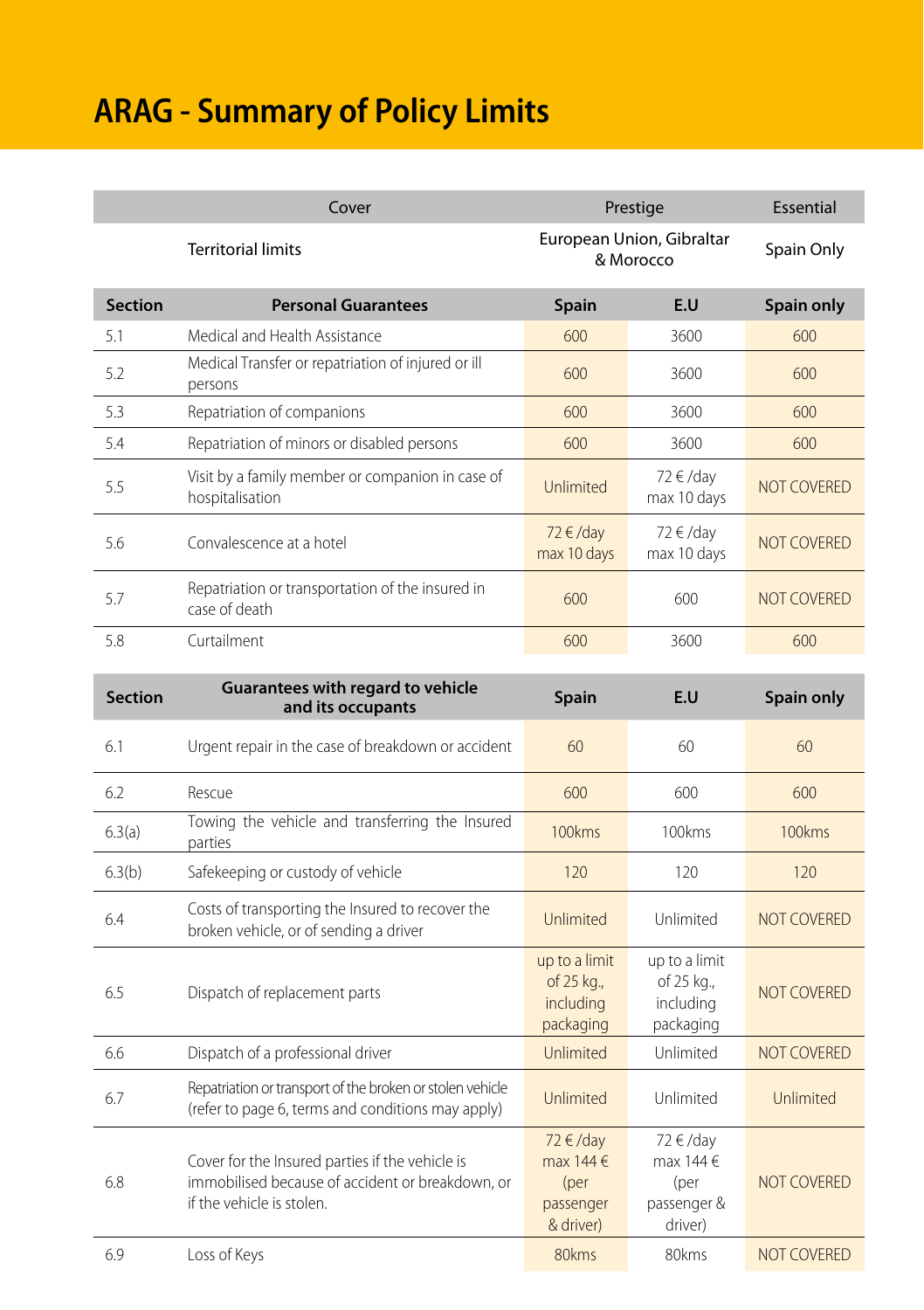## **General Conditions**

#### **1. Aim**

With this Travel Assistance insurance contract, while travelling for any reason within the territorial limit covered, the Insured shall be entitled to the various assistance services that comprise the traveller's protection system and include medical and health services, different coverage for people, as well as other services with regard to the insured vehicle.

## **2. The Insured**

The Insured is defined as the individual holder of the policy and resident in Spain or Gibraltar, his or her spouse or person with whom he or she lives, including the direct ascendants and descendents who live with him or her, integrated in a family economic unit, even if travelling separately.

In the event of traffic accident, the authorised driver of the insured vehicle and the occupants who are being transported free of charge will also be Insured parties in accordance with the limits and conditions indicated in article 3, provided that they are not hitchhikers.

## **3. Insured's home address and vehicle identification**

For the purposes of coverage, the "Insured's

home address" is considered to be the home address of the Policyholder, even in the event of a traffic accident, when the guarantees affect the authorised driver of the insured vehicle and the occupants who are being transported for free.

To the same effects, "insured vehicle" is defined as that identified in the Ibex Policy Schedule by its license plate number.

## **4. Scope of cover**

The guarantees described in this Policy are valid for events that occur in Spain or abroad in accordance with the specifications in the Specific Conditions.

Andorra and Gibraltar shall be understood as included together with the national territory.

When a contract is taken out for Spain and abroad, coverage for vehicles will be understood to include Spain, Gibraltar, Europe, and countries bordering the Mediterranean, including Morocco, and coverage for people, to include the whole world.

The guarantee of assistance for the medical and health services detailed in Article 5.1 will be applied in the events of illnesses or injuries that befall the Insured when he or she is over 100 (one hundred) km from his or her home or on another island, in the case of the Balearic and the Canary Islands, even if the distance is less than that indicated.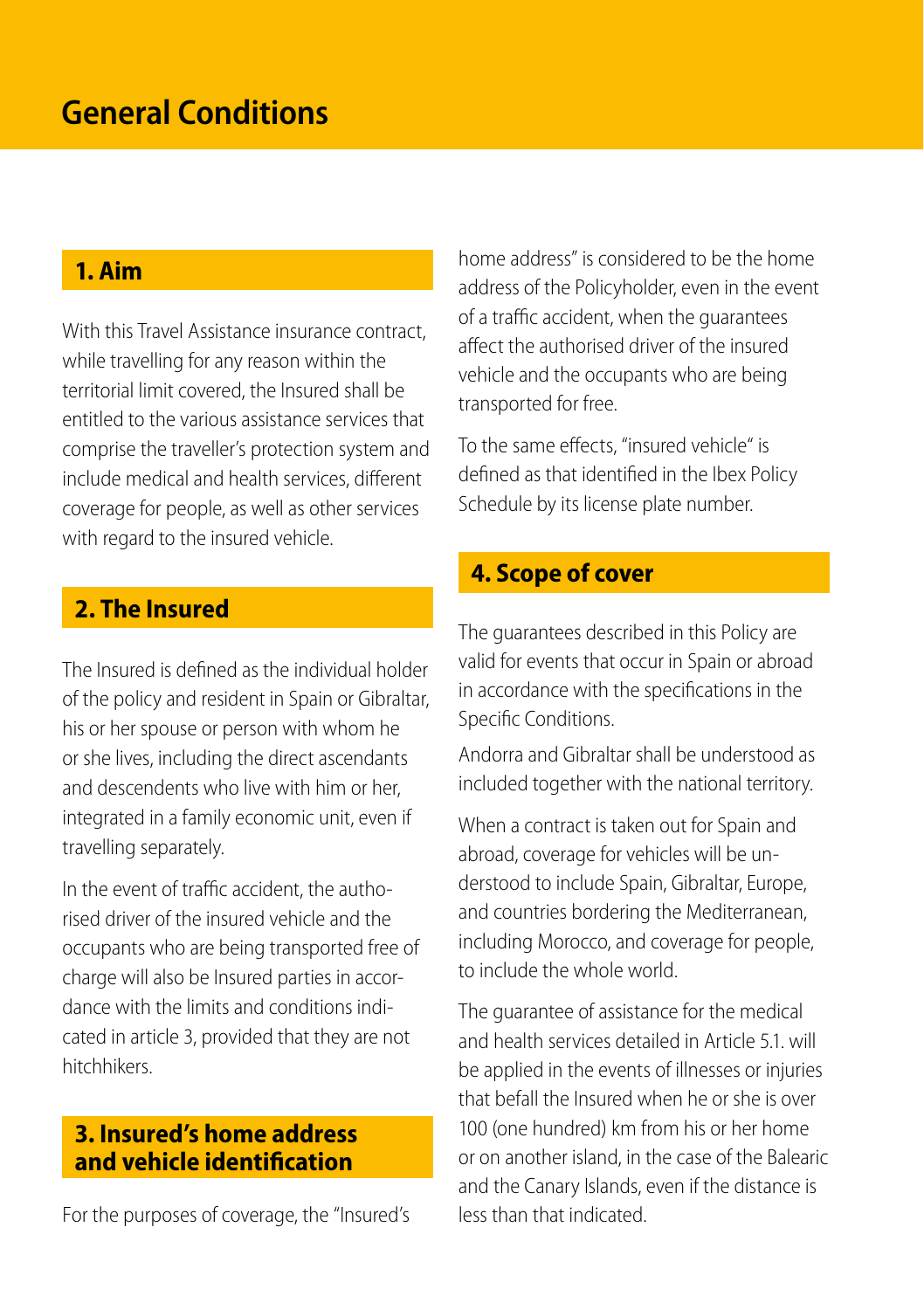When injuries are the result of a traffic accident involving the insured vehicle, the guarantee mentioned in the above paragraph is valid if the accident has occurred outside the municipal territory of the Insured's home address.

The other provisions regarding people shall take effect when the Insured is more than 30 (thirty) km, or 15 (fifteen) km in the Balearic and Canary Islands, from his or her home address.

The same limits of 30 and 15 km will be applied to the provisions for the vehicle, except for the services of towing, rescue and recovery, which will be effective from kilometre zero, and urgent roadside repair which is guaranteed outside the municipal territory of the Insured's home address.

The coverage of the insured provisions is operative in periods spent away from the home address that do not exceed 60 days for each journey or trip.

## **5. Cover for persons / Personal Guarantees**

In the event of injury or illness that prevents the Insured from continuing his or her trip, the Insurer, as soon as it is notified in accordance with the procedure indicated in the final clause, guarantees it will provide the following services:

#### **5.1. Medical and health assistance**

The Insurer will organise the intervention of the health professionals and establishments required to assist to the injured or ill Insured.

The following services are expressly included, although this list is not exhaustive:

**a)** Attention by emergency medical teams and by specialists.

**b)** Complementary medical examinations.

**c)** Hospitalisation, treatment and surgical operations.

**d**) The supply of medical drugs when hospitalised or the reimbursement for the same when the injuries or illness do not require hospitalisation.

**e)** The treatment of acute dental problems or, in other words, those caused by / resulting from infection, pain or trauma, require immediate attention.

The Insurer assumes the payment of the expenses relating to these benefits subject to a limit per Insured person of 3,600 euros, or the equivalent in local foreign currency when they occur abroad, or of 600 euros when occurring in Spain. (Please refer to the Summary on Page 1 for limits of cover)

Dental treatment is limited, in all cases, to 30 euros or the equivalent in local foreign currency.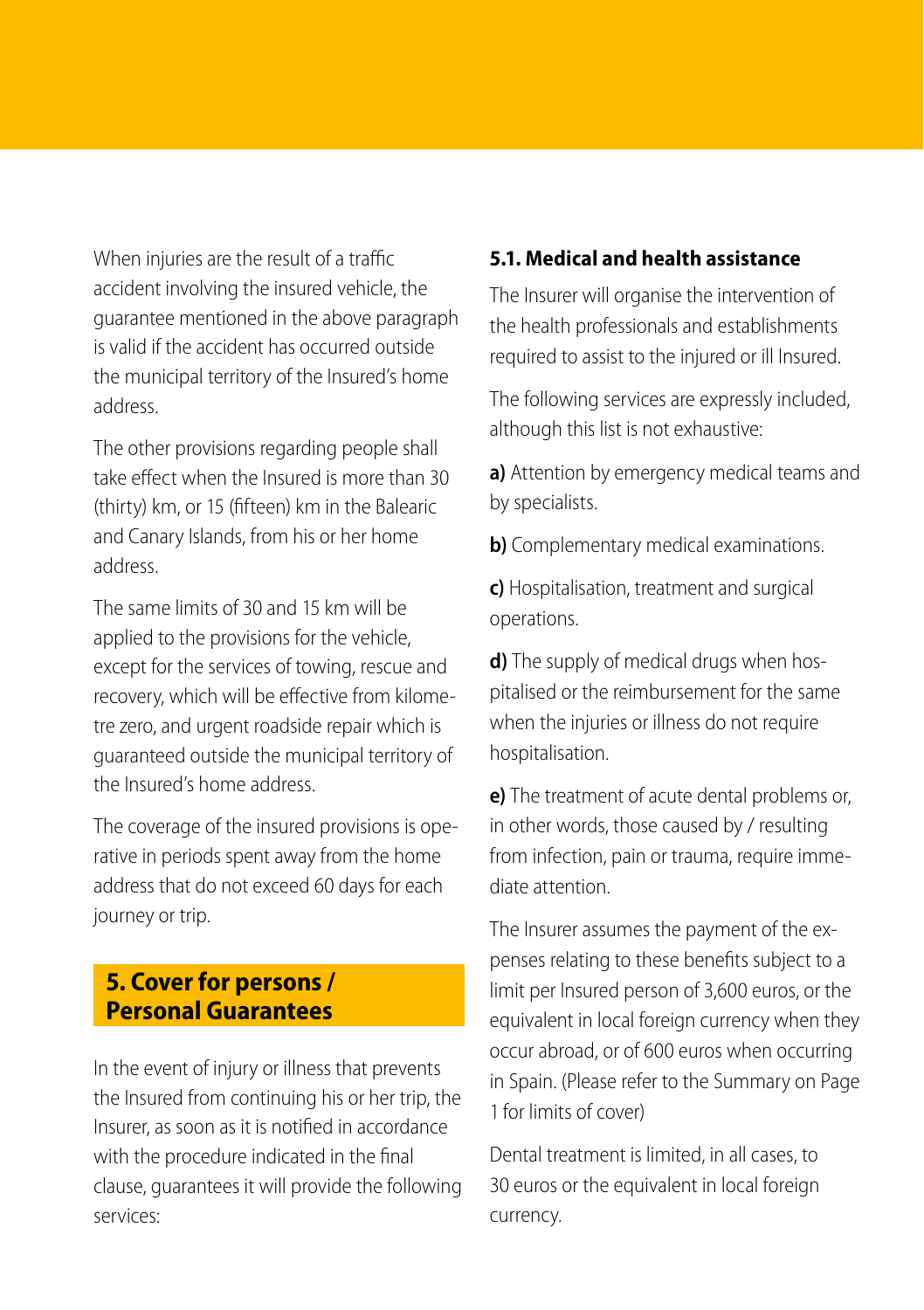#### **5.2 Medical transfer or repatriation of injured or ill persons**

In the event of accident or illness affecting the Insured, the Insurer shall assume payment of:

**a)** Expenses for transfer by ambulance to the nearest hospital or clinic.

**b)** Supervision by its Medical Team, in liaison with the physician treating the injured or ill Insured, to determine suitable measures concerning the best treatment to be followed and the most suitable means for eventual transfer to another, more appropriate hospital or to the Insured's home address.

**c)** Expenses for transfer of the injured or ill person by the most suitable means of transportation to the prescribed hospital or to his or her home.

The means of transportation used in each case shall be decided by the Insurer's Medical Team on the basis of the urgency and seriousness of the case. In Europe and countries bordering the Mediterranean, a specially outfitted medical aircraft may also be used.

If the Insured Person is admitted to a hospital that is not close to his or her home address, the Insurer shall be responsible for subsequent transfer to the home address as appropriate.

The Insurer assumes the payment of the expenses relating to these benefits subject to a limit per Insured person of 3,600 euro, or the equivalent in local foreign currency when they occur abroad, or (of) 600 euro when occurring in Spain. (Please refer to the Summary on Page 1 for limits of cover)

Dental treatment is limited, in all cases, to 30 euro or the equivalent in local foreign currency

#### **5.3 Repatriation or transportation of the remaining Insured parties**

When in applying the above guarantee one of the Insured parties has been repatriated or relocated because of illness or accident and this prevents the rest of the Insured parties from continuing their journey with the means initially foreseen, the Insurer shall pay for them to be taken home or to the place of hospitalisation.

The Insurer assumes the payment of the expenses relating to these benefits subject to a limit per Insured person of 3,600 euro, or the equivalent in local foreign currency when they occur abroad, or (of) 600 euro when occurring in Spain.

Dental treatment is limited, in all cases, to 30 euro or the equivalent in local foreign currency.

limits of cover) (Please refer to the Summary on Page 1 for

#### **5.4 Repatriation or transportation of minors**

If, in applying guarantee 5.2, the repatriated or relocated Insured is travelling alone with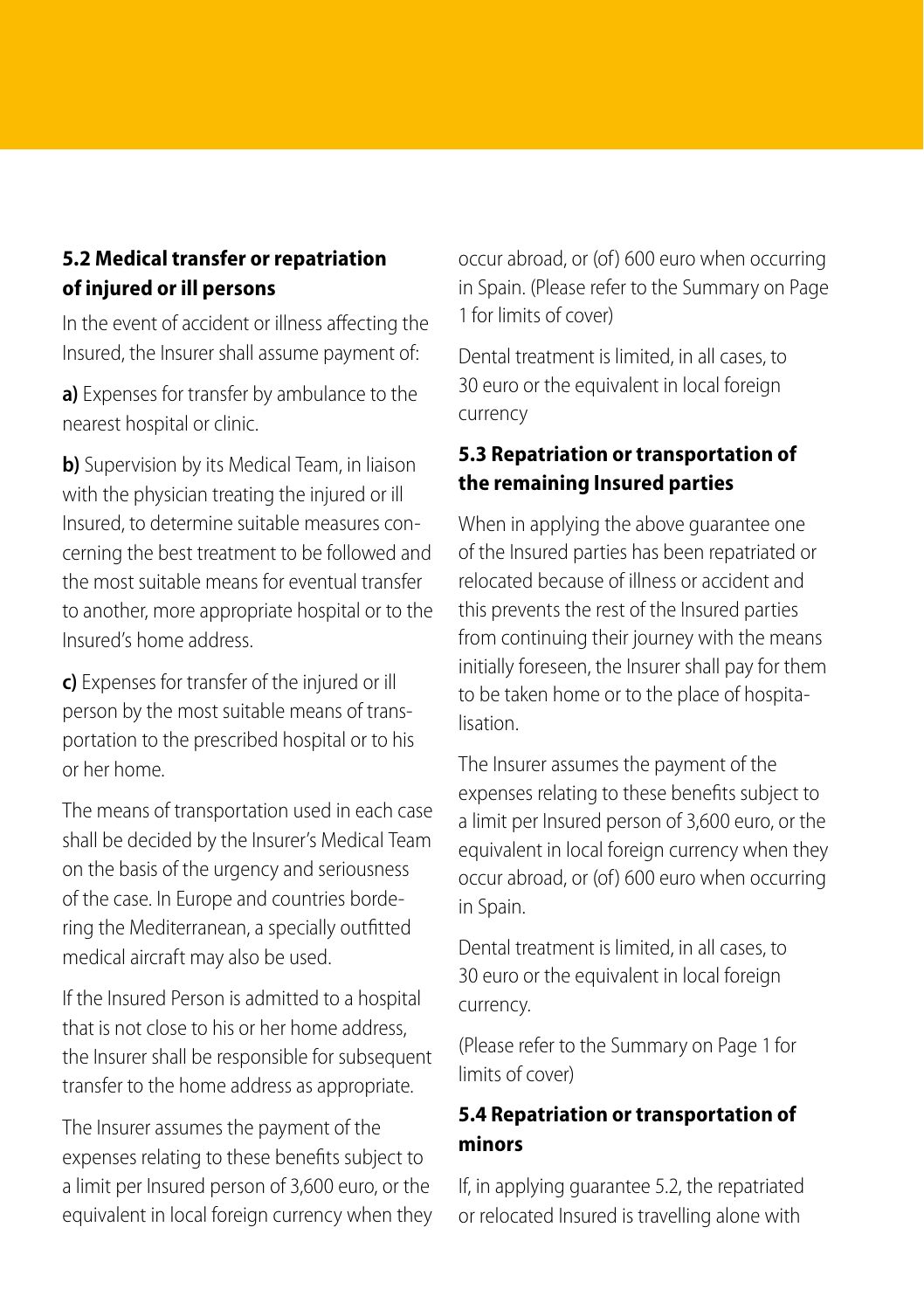children under fifteen years of age, the Insurer shall organise and pay for the return travel of a stewardess or a person assigned by the Insured in order to accompany the children on their return home.

The Insurer assumes the payment of the expenses relating to these benefits subject to a limit per Insured person of 3,600 euro, or the equivalent in local foreign currency when they occur abroad, or of 600 euro when occurring in Spain. (Please refer to the Summary on Page 1 for limits of cover)

Dental treatment is limited, in all cases, to 30 euro or the equivalent in local foreign currency.

#### **5.5. Visit by a family member in the case of hospitalisation**

If the status of the ill or injured Insured requires his or her hospitalisation for a period of over ten days, the Insurer shall provide a member of the Insured's family or the person assigned by him or her, with a return air ticket (tourist class) or a return rail ticket (1st class) so that this person may be with him or her.

If the hospitalisation occurs abroad, the Insurer shall also pay for the sustenance costs of the companion, against presentation of the relevant invoices, of up to 72 euros per day for a maximum period of 10 days.

(Please refer to the Summary on Page 1for limits of cover)

#### **5.6. Convalescence at a hotel**

If the ill or injured Insured is advised by medical staff not to return home, the Insurer shall assume the hotel expenses resulting from his or her extended stay of up to a maximum of 72 euros per day for a maximum period of 10 days.

limits of cover) (Please refer to the Summary on Page 1 for

#### **5.7. Repatriation or transportation of the deceased Insured**

In the event of the death of an Insured, the Insurer will arrange for the transfer of the body to the place of burial in Spain and will assume the costs thereof. These expenses shall include post mortem preparation in accordance with legal requirements.

Burial expenses and fees for religious ceremonies are not included.

The Insurer shall arrange and pay for the cost of the return home of the remaining Insured parties when they are unable to return using the means initially planned.

limits of cover) (Please refer to the Summary on Page 1 for

#### **5.8. Curtailment**

If any of the Insured persons must interrupt his or her trip due to the death of his or her spouse, direct ascendant or descendant or sibling, the Insurer shall provide him or her with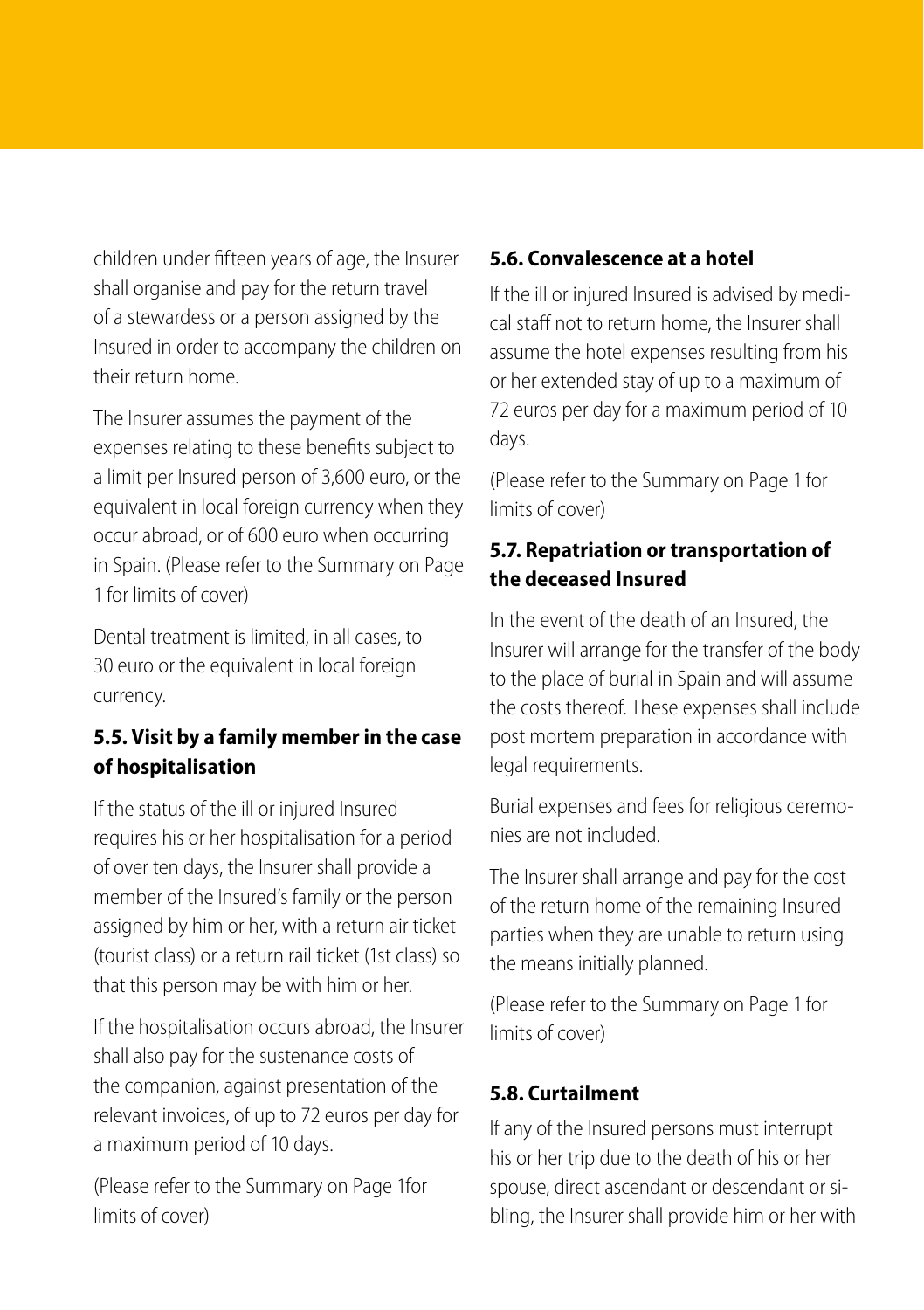an air (tourist class) or rail (first class) ticket from where he or she is located to the place of burial in Spain and a return ticket to the place he or she is located.

Alternatively, the Insured, at his or her choice, may opt for two air tickets (tourist class) or rail tickets (first class) for travel to his or her home.

limits of cover)

## **6. Your Vehicle and its Occupants**

All provisions in this article refer to the insured vehicle and will be arranged by the Insurer through its own directly contracted services.

#### **6.1 Urgent roadside repair**

Whenever the roadside repair of the breakdown that prevents the insured vehicle from continuing its journey by its own means is possible, the Insurer will assume the cost of travel and labour necessary to perform this emergency repair, of up to a maximum amount of 60 euros.

Expenses arising from the cost of any parts that must be replaced are expressly excluded from this cover.

limits of cover) (Please refer to the Summary on Page 1 for

#### **6.2 Rescue**

The Insurer shall be responsible for the service

to rescue or recover the insured vehicle that, while using the public highway, is rendered immobile and unable to move under its own power because it has overturned or tipped over, until it has been moved to an appropriate place for driving or towing, of up to a maximum limit of 600 euros.

limits of cover) (Please refer to the Summary on Page 1 for (Please refer to the Summary on Page 1 for

## **6.3 Towing the vehicle and transferring the Insured parties**

In the event that the insured vehicle cannot be repaired in the place where the breakdown or the accident has occurred, the Insurer will assume the costs of towing and will provide the Insured parties with an appropriate means of transport to the repair workshop to which the vehicle has been towed.

**a)** The Insurer will assume the cost, in accordance with the option chosen by the Insured, of towing the vehicle to the repair workshop nearest to the place of immobilisation of the vehicle, or to the closest official service of the vehicle brand, or to the repair workshop assigned by the Insured. In all three events, said repair workshop must be within a maximum distance of 100 km from the place where the vehicle has become immobilised.

**b)** The Insurer will assume the costs of safekeeping or custody that may have arisen because of the intervention of the Insurer with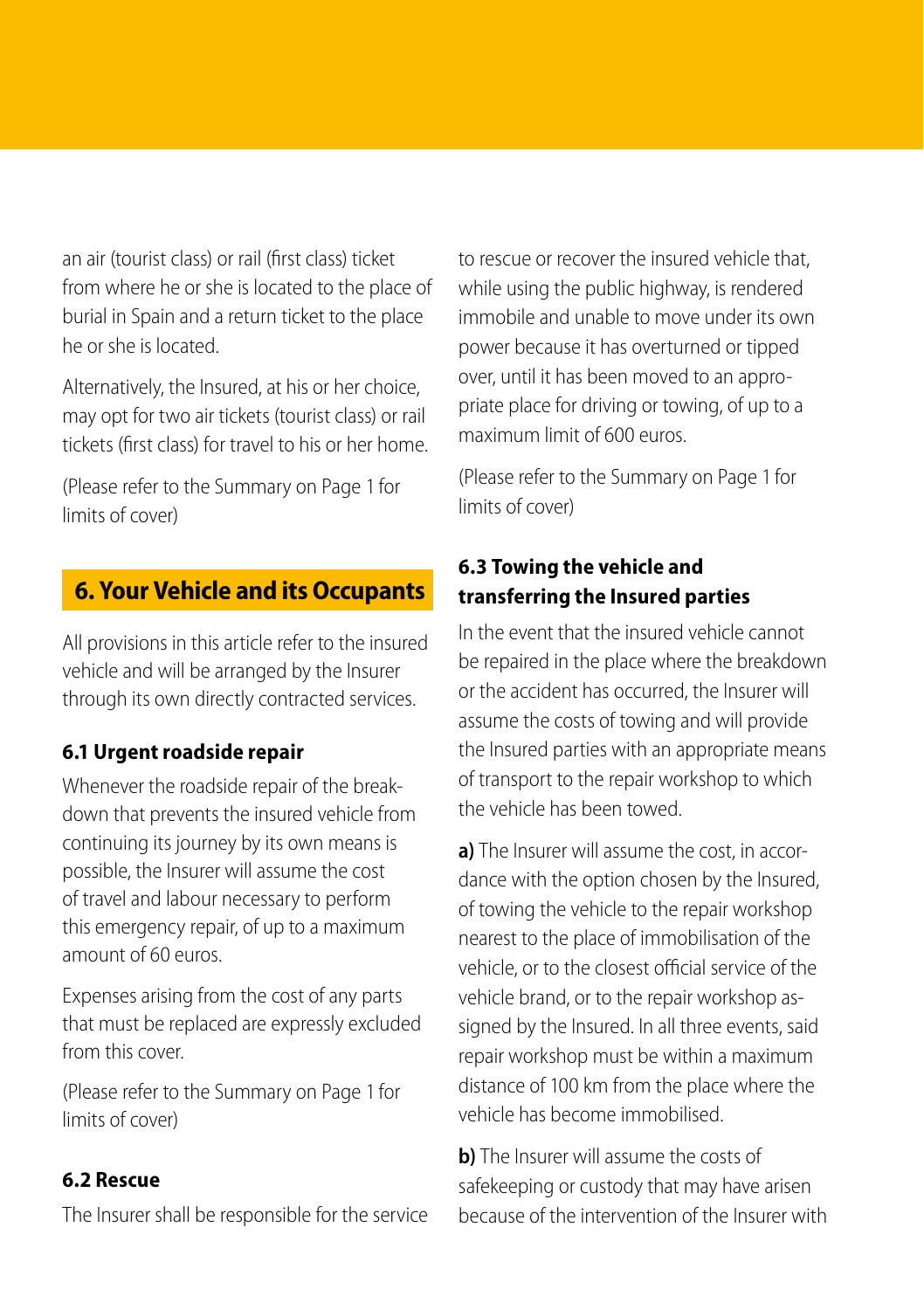regard to the vehicle transported, of up to a maximum of 120 euros.

For the purposes of this guarantee, puncture(s) or lack of air in the tyres, flat battery and a lack of fuel will also be considered as a breakdown.

Expenses arising from the cost of parts that might have to be replaced, and lubricant, fuel and ingredients used, are expressly excluded from this cover

limits of cover) (Please refer to the Summary on Page 1 for

#### **6.4 Costs of transporting the Insured to recover the broken vehicle, or (of) sending a driver**

Upon repair or recovery of the vehicle at the place where the breakdown, accident or robbery has taken place, the Insurer will assume the costs of transport necessary for the Insured to collect his or her vehicle, or alternatively, if the latter is unable to do so, the costs of sending a driver.

limits of cover) (Please refer to the Summary on Page 1 for

#### **6.5 Dispatch of spare parts**

If because of accident or breakdown of the insured vehicle, the repair thereof should require spare parts and these cannot be obtained in the area where the incident has occurred, the Insurer will arrange the respective dispatch and pay for the costs of transport.

The Insured, upon completion of his or her trip, must reimburse the Insurer for the advance payments that may have been required for the acquisition of parts or payment of customs duties.

This Insurer is not obliged to provide this cover if the parts requested cannot be located in Spain or are not manufactured.

limits of cover) (Please refer to the Summary on Page 1 for

#### **6.6 Sending a professional driver**

The Insurer will send a professional driver to move the vehicle and its occupants to the Insured's home address or chosen place of destination, provided that the days to be used are the same, if because of serious illness, accident or death, the Insured has been transferred to a hospital or similar centre, and no other occupant can replace him or her as driver of the vehicle.

limits of cover) (Please refer to the Summary on Page 1 for

#### **6.7. Repatriation or transport of the broken or stolen vehicle**

The Insurer will take charge of the insured vehicle to the place of habitual residence of the Policyholder, if because of accident, breakdown or robbery said vehicle cannot be repaired within a period of 72 hours.

If the market value is lower than the amount necessary for its repair or transport, the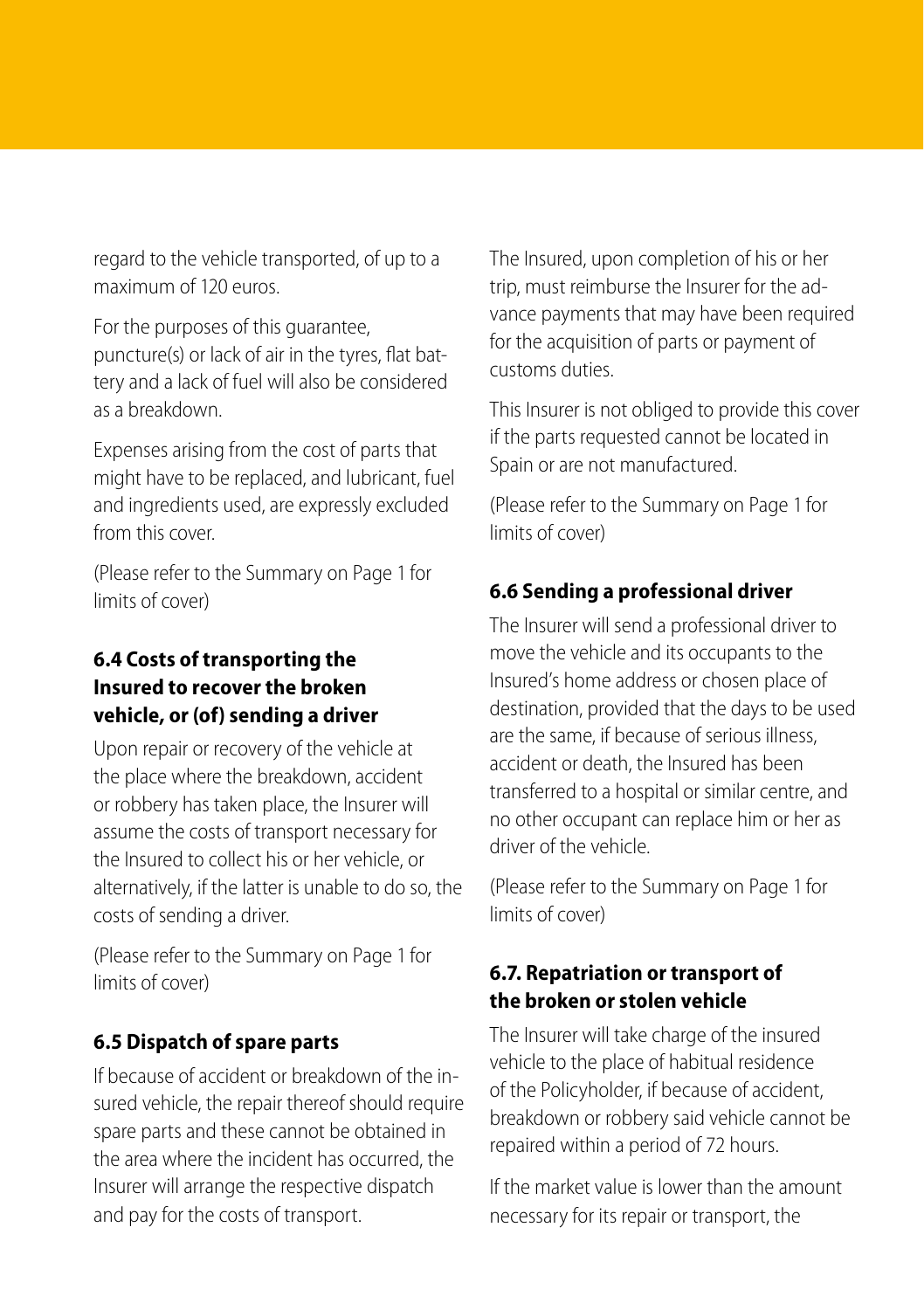Insurer will assume only the costs of its legal abandonment.

limits of cover) (Please refer to the Summary on Page 1 for

## **6.8 Cover for the Insured parties if the vehicle is immobilised because of accident or breakdown, or if the vehicle is stolen.**

#### **a)** Hotel costs

When the vehicle immobilised by accident or breakdown cannot be repaired on the same day and the foreseeable repair will take more than 2 hours, according to the manufacturer's scale, the Insurer will assume the evidenced costs of staying in a hotel, while waiting for the repair, of up to 72 euros per Insured party and day and up to a maximum of 144 euros per Insured.

**b**) Transfer or repatriation of the Insured persons

When the immobilised vehicle cannot be repaired in the 72 hours following the accident or breakdown, the Insurer will assume the transfer or repatriation of the Insured persons to their home address or to the place of destination, provided that in the latter event the expenses are not higher than the cost of returning to their home address.

Identical cover shall be provided if the insured vehicle is stolen when it is not recovered

within five days from the filing of the report with the competent authorities in the country where it occurs

Section b) Transfer or repatriation of the Insured persons shall only apply if use has not been made of section a) Hotel Costs.

limits of cover) (Please refer to the Summary on Page 1 for

#### **6.9 Loss of keys of the insured vehicle.**

If, during a trip, the keys of the insured vehicle should be lost or stolen, the Insurer will organise the towing service to the nearest official dealer.

limits of cover) (Please refer to the Summary on Page 1 for

## **7. Scope of cover. Exclusions**

**Without detriment to the exclusions established in the General Conditions, the guarantees awarded do not cover:**

**1. Exclusion of a general nature The Insurer shall assume no obligation whatsoever with regard to services for which it has not given its prior agreement, except in cases of duly evidenced force majeure or duly evidenced material impossibility.**

**2. Exclusions applicable to Personal Guarantees / Cover for persons:**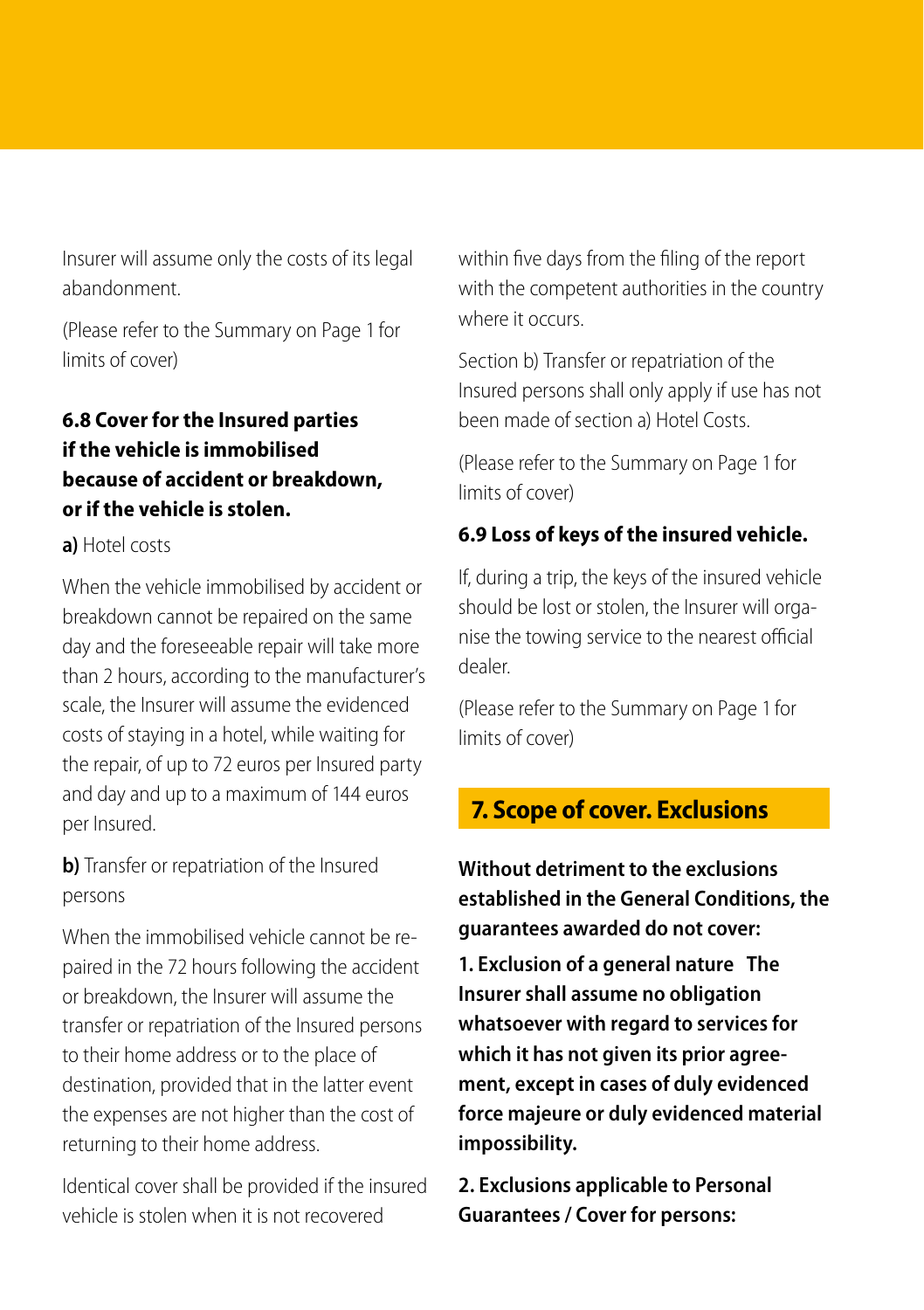**a) Pre-existing conditions or illnesses or chronic ailments experienced before the beginning of the journey, and any complications or relapses thereof.**

**b) Illnesses or pathologies caused by the deliberate ingestion or administration of alcohol, toxic substances, drugs, narcotics or by the use of unprescribed medical drugs.**

**c) Death by suicide and injuries or illnesses resulting from attempted suicide or deliberately self-inflicted by the Insured and those deriving from criminal acts by the Insured.**

**d) Beauty treatments and the supply or replacement of hearing aids, lenses, spectacles, orthoses or prostheses in general, as well as any expenses incurred in childbirth or pregnancy, except for unforeseeable complications during the first six months, and any type of mental illness.**

**e) Injuries or illnesses resulting from the participation of the Insured in wagers, competitions or sporting events, skiing or any other type of winter sport or socalled adventure sports, and the rescue of persons at sea, in the mountains or in deserts.**

**f) Any type of medical or pharmaceutical expense of less than 9 euros.**

**3. Exclusions in the cover for the vehicle**

**a) Costs of hotel and restaurant, taxis, petrol, personal effects or accessories incorporated in the vehicle.**

**b) Vehicle repairs other than those provided for in article 6.1.**

**c) Losses on account of theft of luggage and equipment.**

## **8. Declaration of a claim event**

Upon the occurrence of a claim event that may give rise to the enactment of this policy, the Insured must notify the emergency telephone service established by the Insurer, giving the name of the Insured, the policy number, the location and telephone number of the Insured and the nature of the assistance needed, all of which is done by reverse charge call.

If the communication takes place in countries without a reverse charge facility, the Insured will be reimbursed for the cost of the calls upon his or her return, and upon presentation of the receipts.

## **9. Subrogation**

The Insurer remains subrogated in the rights and actions which may correspond to the Insured for acts that have required its intervention and up to the total cost of the services provided or subscribed.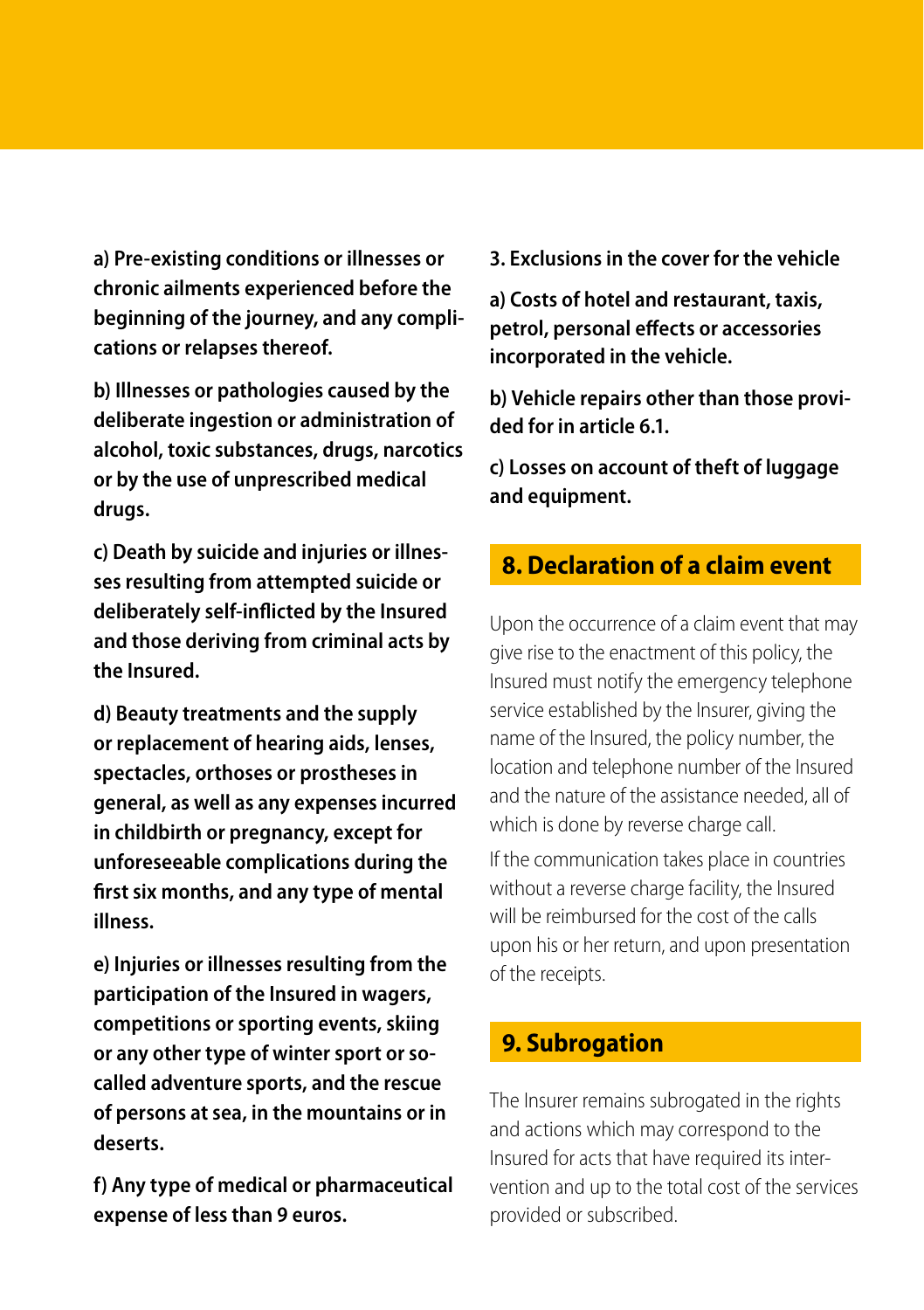In particular, this right may be exercised by the Insurer against passenger transport companies concerning the refund of that part of a ticket that has not been used or enjoyed by the Insured when making use of the services covered.

#### **10. Additional provisions**

**a)** To facilitate the urgent provision of services, the Insurer shall issue the Insured with documentation proving his or her entitlement, along with instructions and emergency telephone numbers.

**b**) The Insurer shall not be liable for delays or non-fulfilment caused by instances of force majeure or the particular administrative or political characteristics of a given country. In all events, if the Insured requests assistance from the Insurer and the latter is unable to intervene directly itself, it shall refund the Insured upon his or her return to Spain for the expenses covered that he or she has incurred as a result or, if applicable, when he or she is located in a country in which there are no such characteristics, upon presentation of the relevant proofs.

**c)** The doctor attending the Insured must obtain authorisation from the Insurer's Medical Team prior to the provision of any services of a medical nature or organising medical transport.

**d)** The compensation indicated in the cover shall in all events be additional to any contracts in place covering those risks, Social Security benefits or the benefits of any other group scheme.

**e)** With regard to the travel expenses of the Insured persons, the Insurer shall only take responsibility for additional expenses arising from the claim event insofar as they exceed those initially anticipated by the Insured persons.

**f)** The Insurer is not liable in any event for repairs carried out, delays or non-fulfilment in the completion of such repairs.

**g)** To render the cover effective in the event of theft of the vehicle, proof must be provided that a report was filed with the relevant authorities.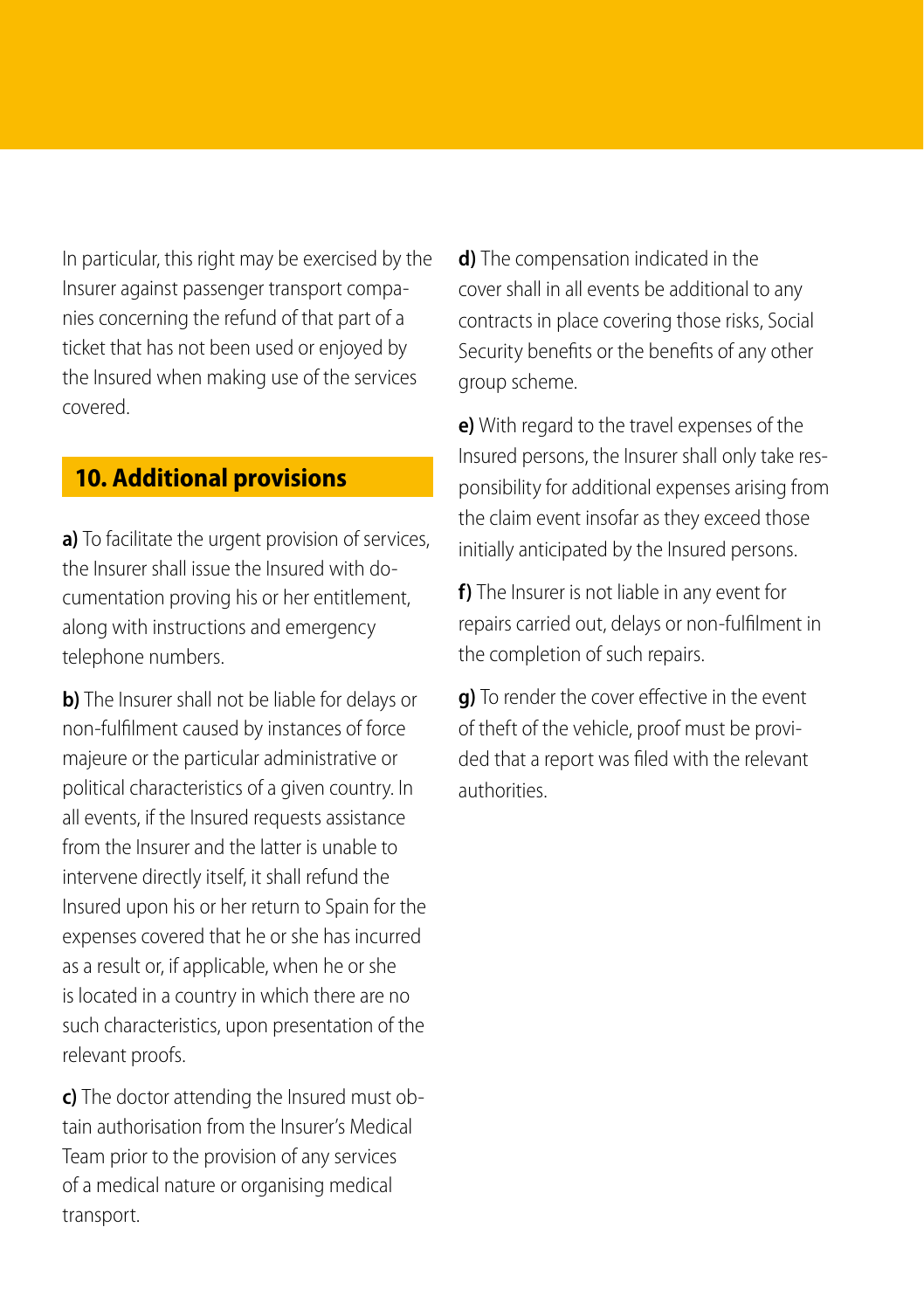## **Complaints Procedures**

#### **Article 1. Purpose and scope of application.**

The present Client Defence Regulation regulates the activity of the Customer Service Department of the company ARAG, and has been approved by its Chief Executive Officer.

#### **Article 2. Appointing of the Customer Service Department director.**

#### **2.1.- Designation and removal.**

Designation and removal of the Customer Service Department director shall be decided on by the Chief Executive Officer.

#### **2.2.- Term.**

The term of office shall be for an indefinite period.

#### **2.3.- Cases of non-election and incompatibility.**

No person performing functions simultaneously in the sales, marketing, subscription or claims processing departments may occupy the post of Customer Service Department director. No person who is banned from exercising trading activities in accordance with what is set forth in article 13 of the Commercial Code may be elected as director of the Customer Service Department.

The Customer Service Department director shall stop exercising his/her functions if, after being appointed, that person is found to be unable to occupy the post due to any of the above reasons.

#### **Article 3. Presentation of complaints or claims. Term.**

The presentation of documents containing complaints or claims may be done in person, or through a duly accredited representative, at any of the branch offices of the company, on paper or using electronic or remote means, in which case, it shall be possible to establish that this is in keeping with the terms of Act 59/2003, of 19 December 2003, concerning electronic signatures.

The company shall keep the respective form for making complaints and claims in its branch offices. Notwithstanding the above, the company shall admit all claims and complaints that meet the following requirements:

**a)** The name of the person making the claim, or as applicable, the duly accredited person representing the former; national identity card number in the case of natural persons and companies registry particulars in the case of a company or firm.

**b)** The number of the policy with respect to the party formulating the complaint or claim.

**c)** The reasons for the complaint or claim, and as applicable, provision of a copy of all the documents that endorse the claimant's position.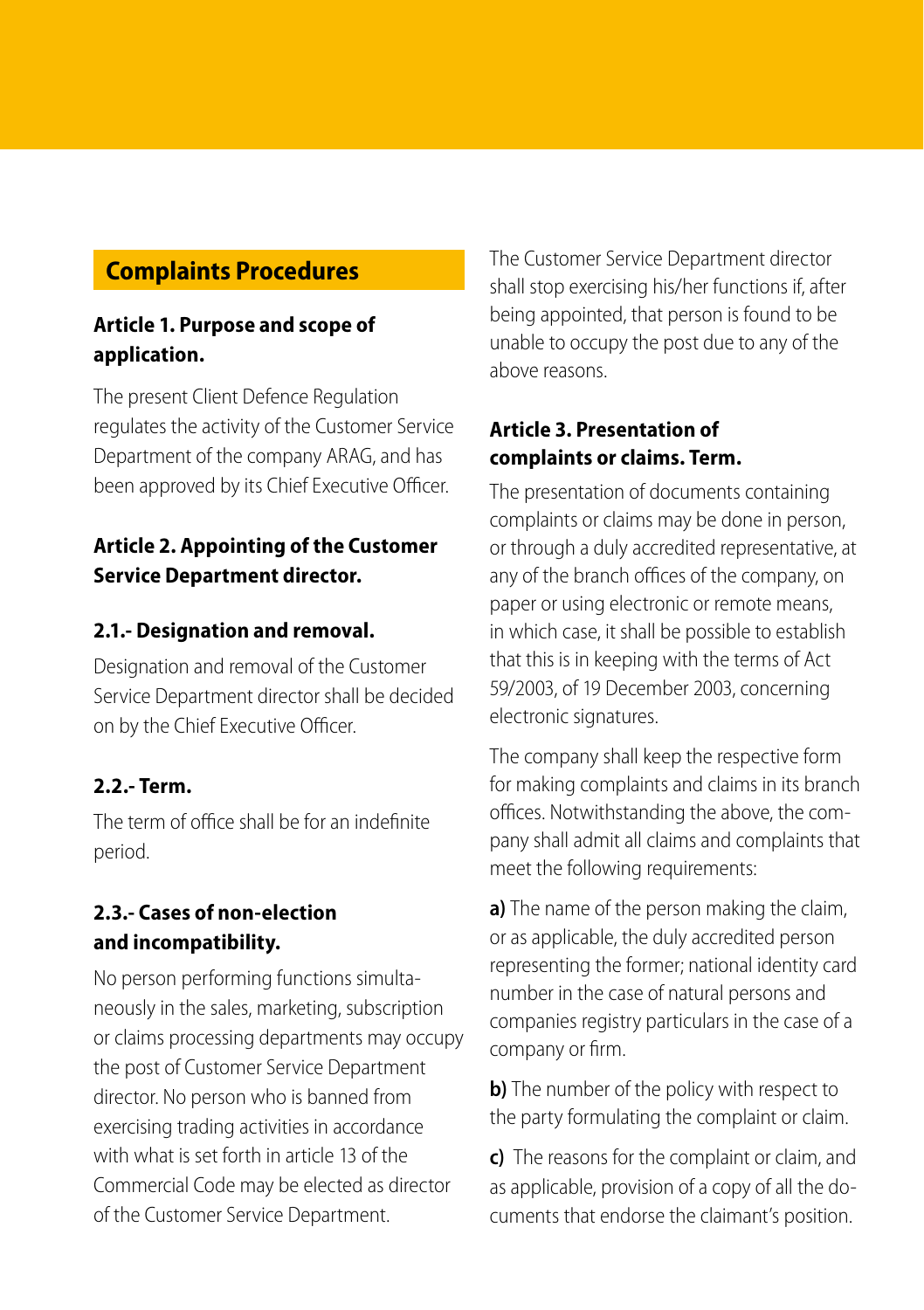**d)** The name of the branch office, department or person if the complaint or claim entails legal action.

**e)** The request made to the Customer Service Department.

**f)** An indication that the claimant is not aware that the claim or complaint is being substantiated through an administrative, arbitrational or judicial procedure.

**g)** The place, date and signature.

The claim or complaint may be presented during the two years following the date on which the customer was informed of the facts leading to the claim or complaint.

#### **Article 4. Persons who are authorised to formulate the claim.**

Claims or complaints may be filed by policyholders, insured, beneficiaries, offended third parties or executors of any of the above.

#### **Article 5. Issues that must be notified to the Customer Service Department.**

The Customer Service Department shall be notified of the claims and complaints presented by lawful natural persons or companies, in accordance with Article 4.

Likewise, the Customer Service Department shall attend to and resolve all claims and complaints presented in relation to the actions of insurance brokers and bancassurance agents.

Complaints and claims that are made when any of the following occurs shall not be admitted:

- If more than two years have elapsed from the date on which the customer was informed of the facts giving rise to the claim or complaint, or as applicable, as long as the procedure enabling legal action to be taken remains in force.

- If, with respect to the same facts, a civil or criminal cause is being substantiated before an ordinary court of law, in an administrative appeal or through arbitration. If an appeal is filed or action is taken before judicial, administrative or arbitrational bodies, the complaint or claim shall immediately be filed.

- If it is wished to process different appeals or actions as complaints or as claims that must be known by the administrative, arbitrational or judicial bodies, or if it is subject to a decision or litigation or if the matter has already been resolved in those instances.

- If the facts, reasons and request in which the issues forming the basis of the complaint or claim do not refer to specific operations or do not meet the requirements.

- In the case of formulating complaints or claims that are a repetition of other previouslyresolved claims or complaints presented by the same customer in relation to the same facts.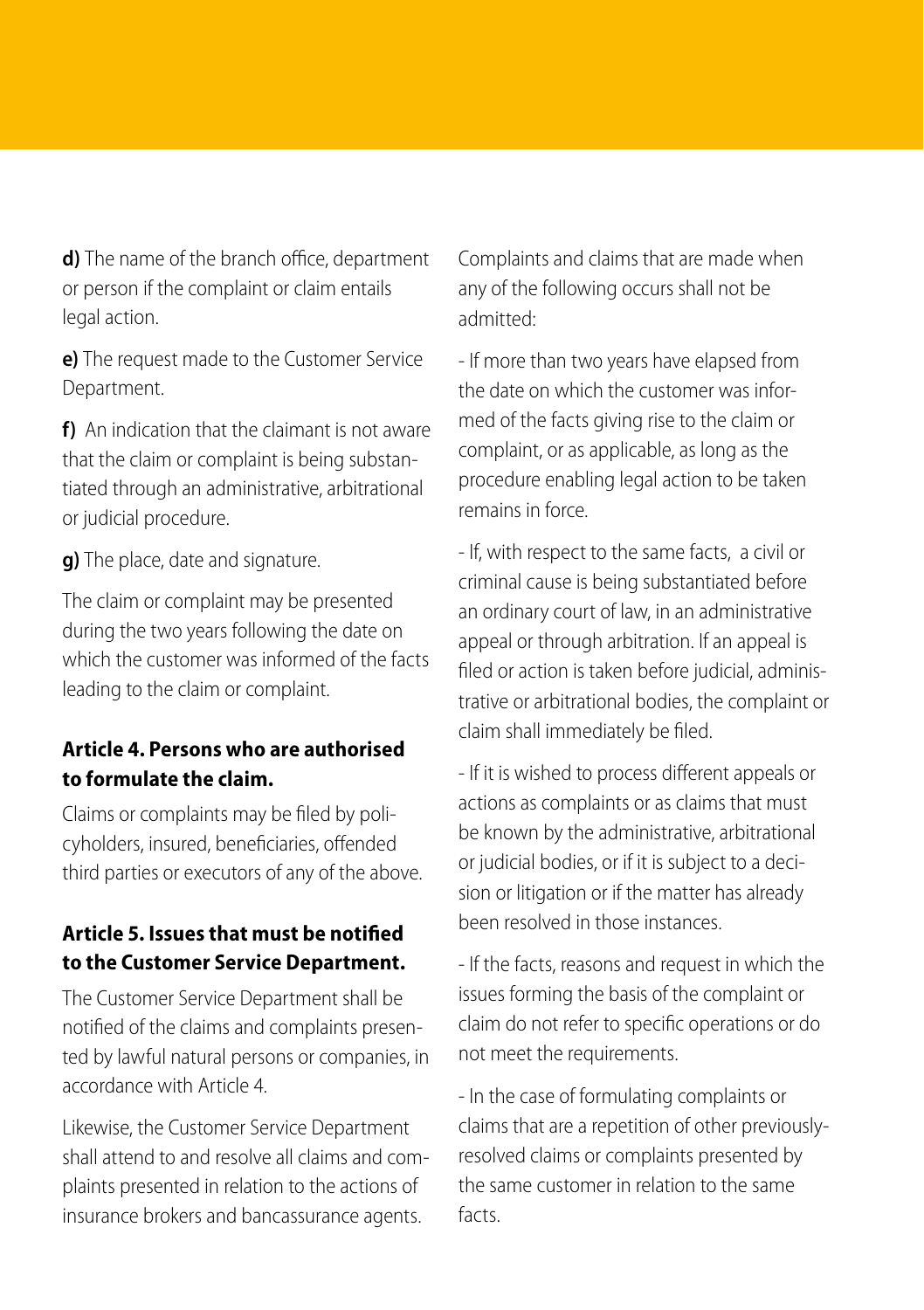#### **Article 6. Admission for processing.**

After the Customer Service Department has received the complaint or claim, it shall acknowledge receipt of such complaints or claims in writing and decide whether they meet the requirements established in Article 3.- "Presentation" that are necessary for the complaint or claim to be processed.

In the case that any of the requirements set forth above are not met, the claimant shall be notified in writing so that it can correct the error within a term of no more than 10 calendar days, during which time the two-month term the company has to resolve the claim is interrupted.

The letter shall warn the claimant that in the event of failing to respond, the complaint or claim will be filed.

#### **Article 7. Internal processing.**

During the course of processing the dossiers, the Customer Service Department may request the claimant or the different departments and services of the affected entity for any information, clarifications, reports or elements of proof it considers appropriate to enable it to take its decision, and both parties shall respond within a term of no more than ten days from the time of the request.

#### **Article 8. Acceptance and relinquishment.**

If in the light of the complaint or claim, the

company were to rectify its situation with the claimant to the satisfaction of that claimant, it shall notify this to the relevant bodies / authorities giving documentary justification, unless the interested party has expressly declared its relinquishment. In such cases, the complaint or claim shall be filed without further ado.

The interested parties may relinquish their claims and complaints at any time. Relinquishment shall give rise to the immediate closing of the procedure insofar as the relationship with the interested party is concerned.

#### **Article 9. Closing and notification**

The file shall be closed within a term of no more than two months from the date on which the complaint or claim was presented to the Customer Service Department, to which shall be added two extra days during which time the file has been suspended in order to correct errors in presenting the claim, as set forth in article 6 of this Regulation.

The decision shall be justified and shall contain clear conclusions about the request made in the complaint or claim, based on the contractual clauses, insurance legislation and good practices and customs applied in the insurance industry.

The interested parties shall be notified within a term of ten calendar days from the date, either by letter, sent by registered mail with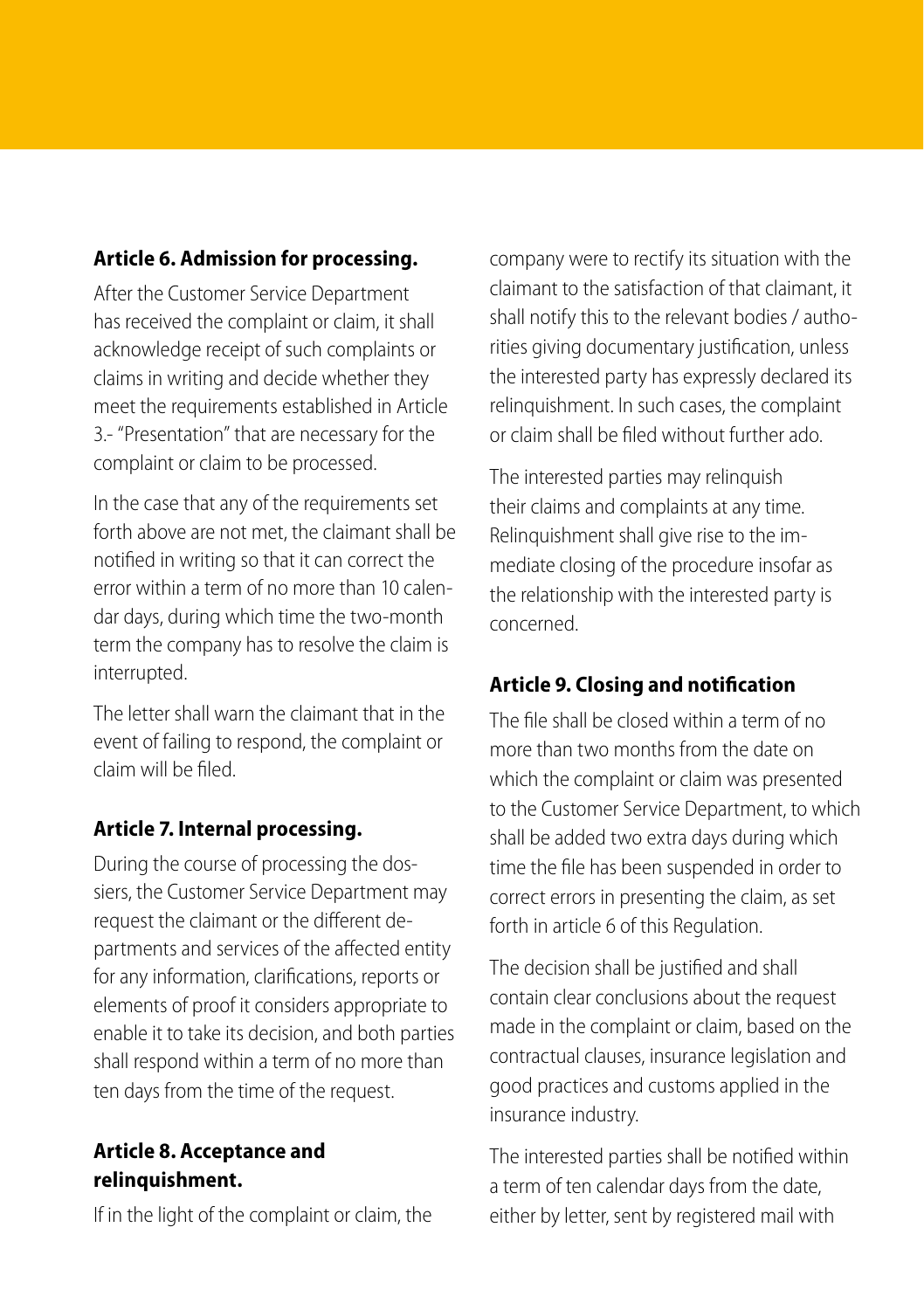acknowledgement of receipt, or through digital, remote or electronic means, provided that these permit the documents to be read, printed out and stored, and that they comply with the requirements foreseen in Act 59/2003, of 19 December 2003, on electronic signatures, as expressly designated by the claimant and in the absence of that indication, using the same means used to present the complaint or claim.

Once the foreseen term has expired, the complaint or claim shall be deemed dismissed and the claimant may formulate such claims or complaints before the Commissioner for the Defence of the Insured and Participants in Pension Schemes, except in the case of insurance contracts for large risks with respect to which the Commissioner is not authorised to deal with, pursuant to its Regulations of Implementation.

#### **Article 10. Relationship with the Commissioner for the Defence of the Insured and Participants in Pension Schemes.**

The company shall comply with the requirements made by the Commissioner in exercising its functions through the Customer Service Department, within the terms determined by the Commissioner.

#### **Article 11. Annual Report.**

The Customer Service Department director shall present to the Chief Executive Officer an informative report with the content foreseen in Order ECO/734/2004.

A summary of the Report shall be included in the Company's Annual Report.